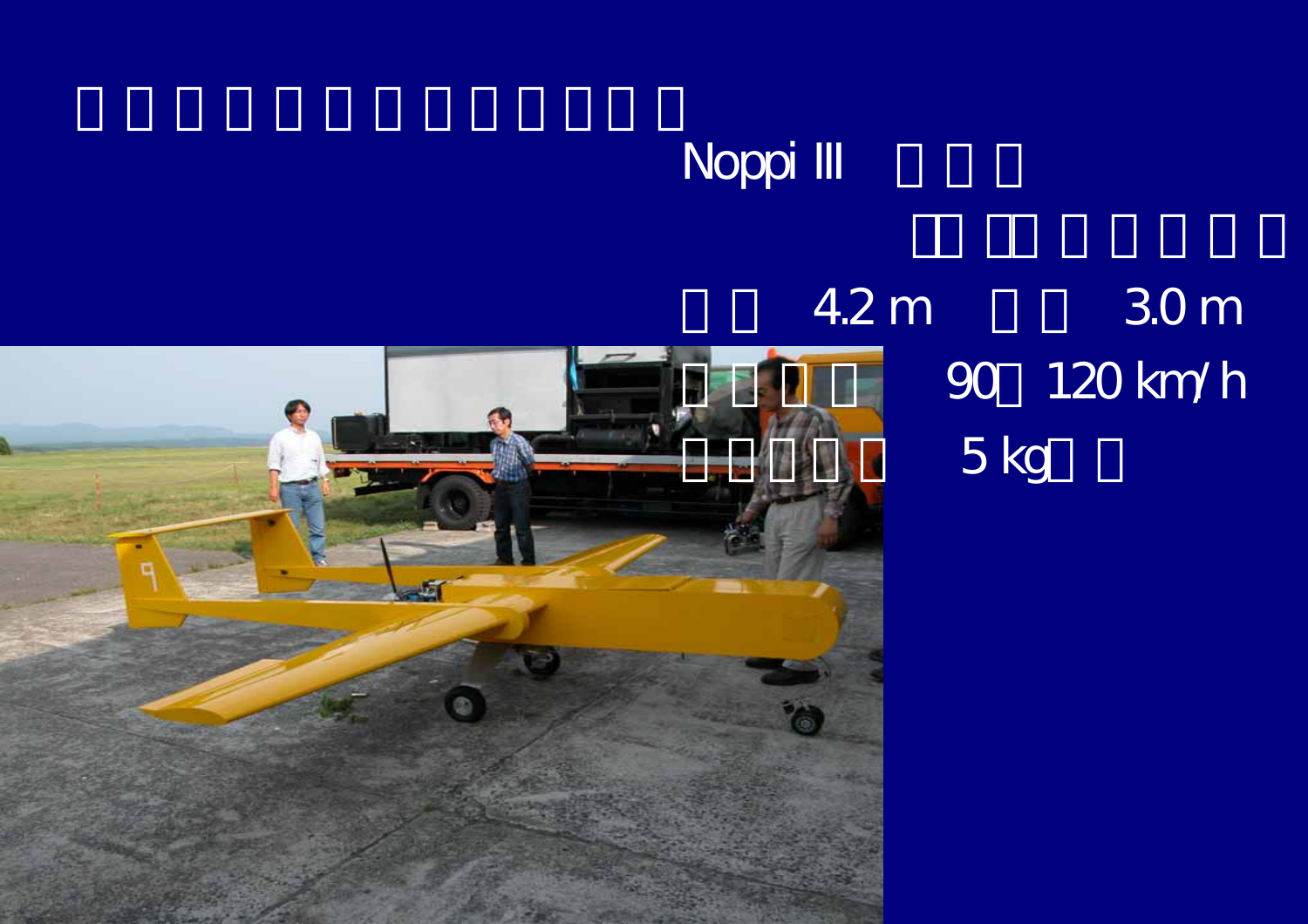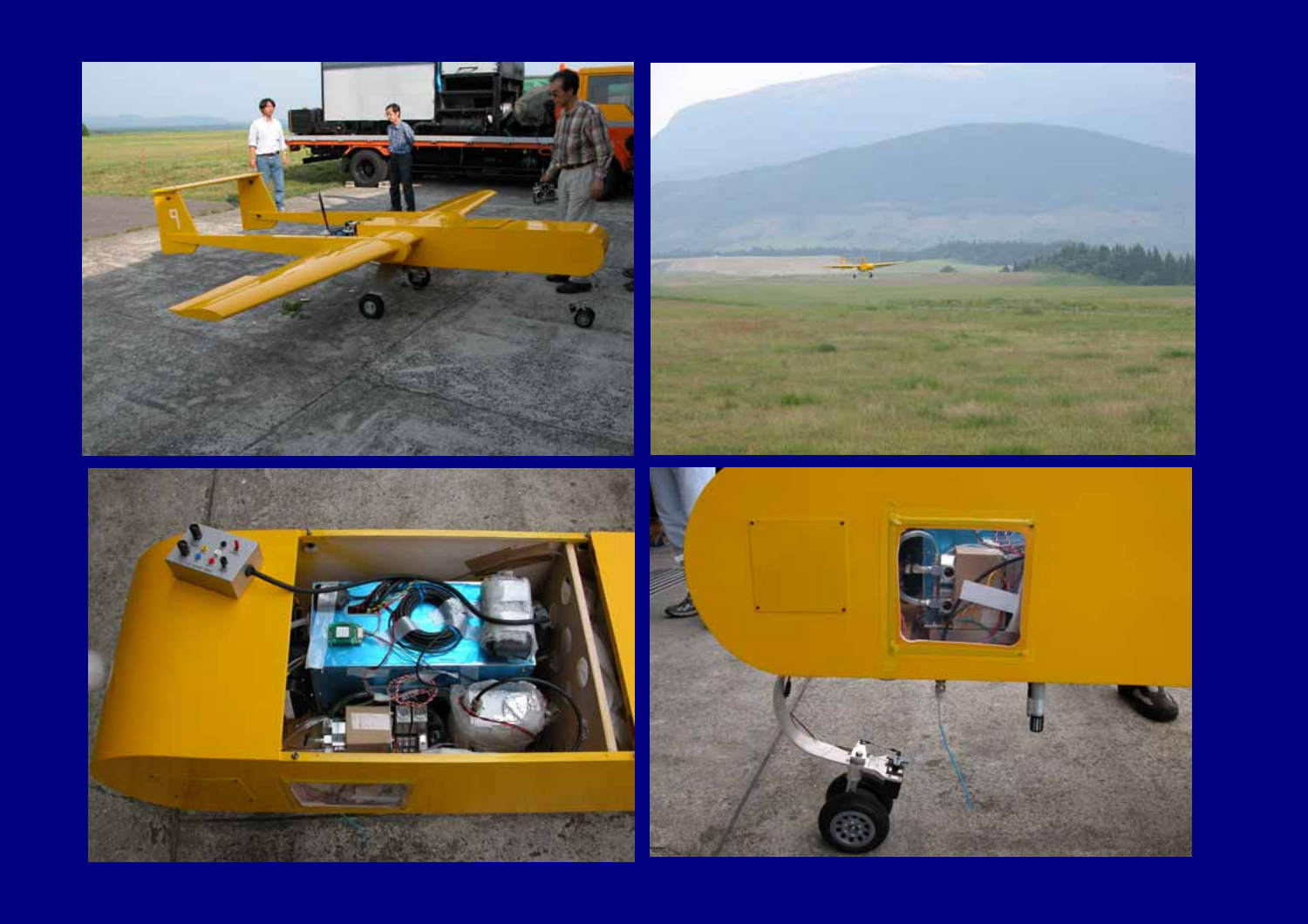

(33°02'N, 132°14'E)  $\boldsymbol{9}$ 

 $\ddot{\cdot}$  $\mathbf{r}$  $\pm$  2003 6 5 09:08 10:08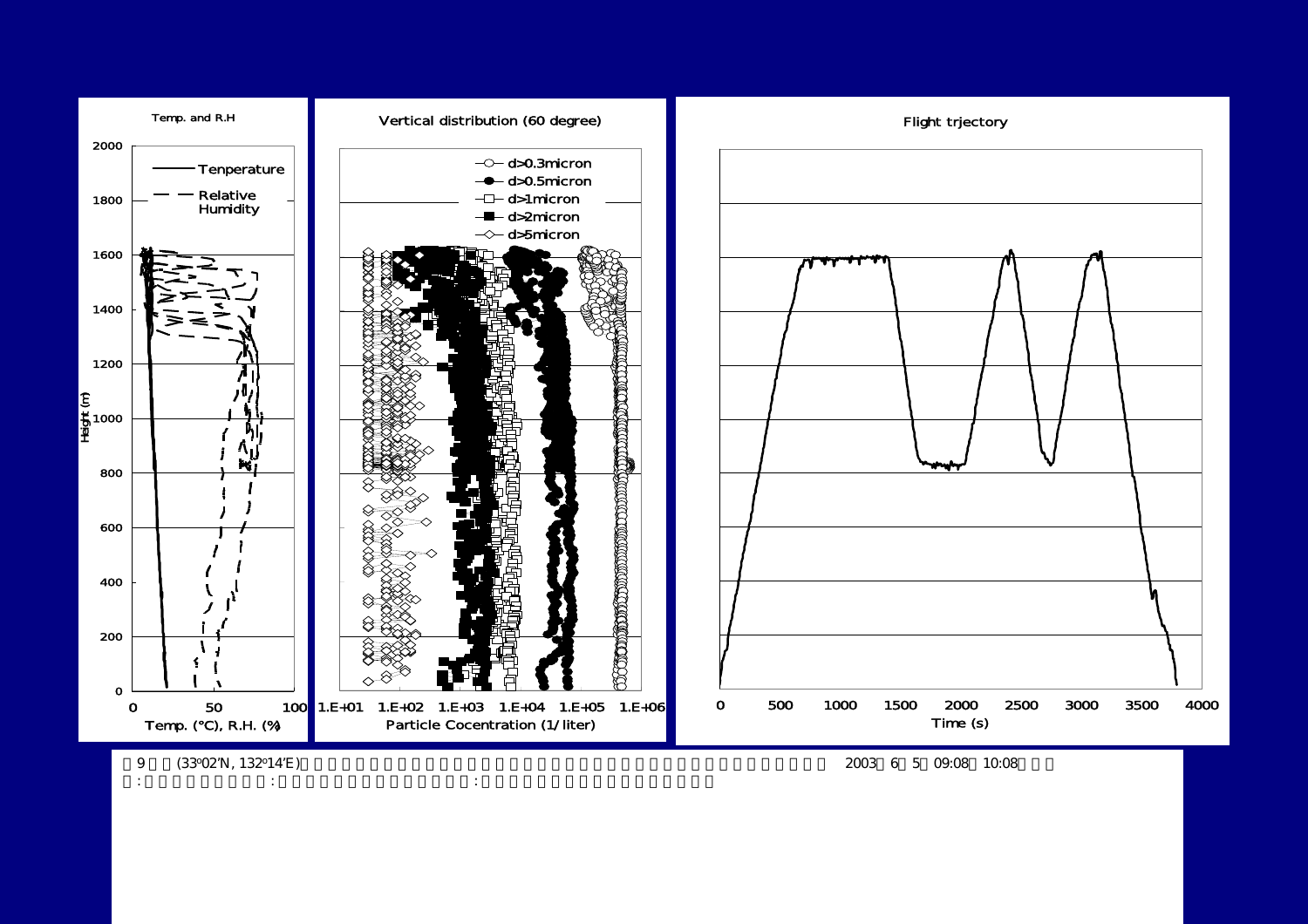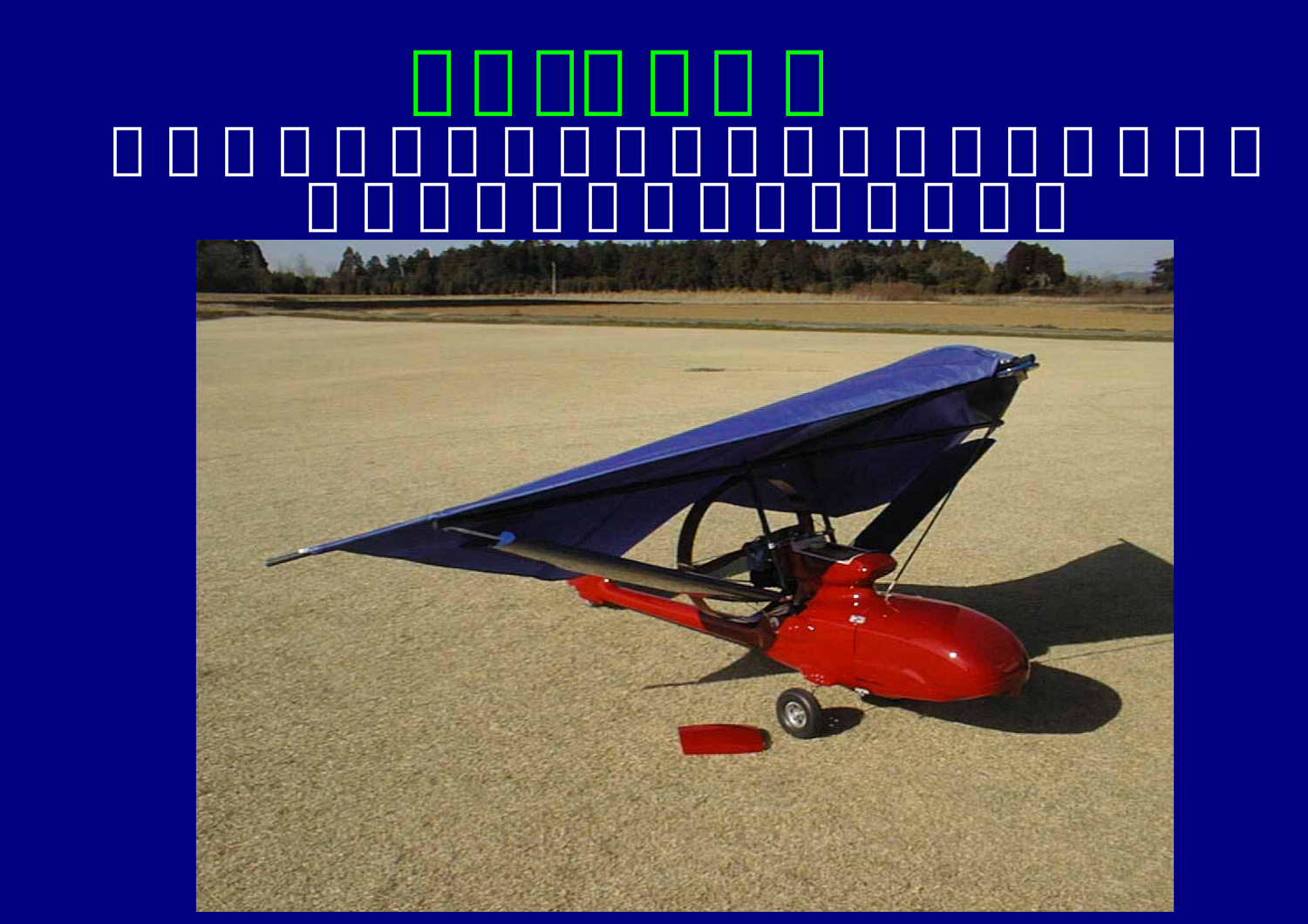| $2.3 \text{ m}$    | 2.5 <sub>m</sub> | $\overline{2}$ |
|--------------------|------------------|----------------|
| $\overline{3.0}$ m | $16 \text{ kg}$  |                |
| 1.4 <sub>m</sub>   | $\sqrt{27}$ kg   |                |
| 4 L                |                  |                |
|                    |                  |                |

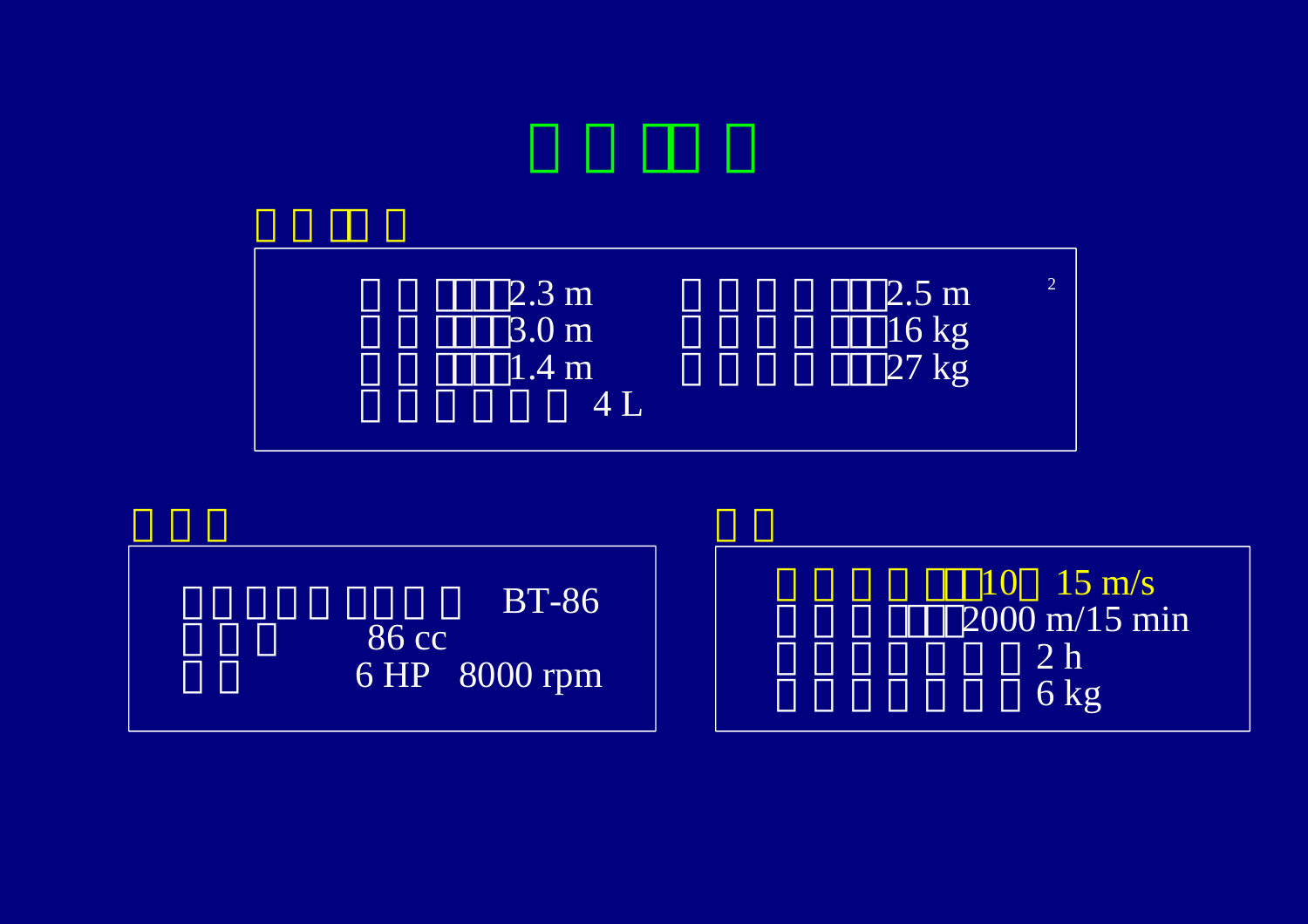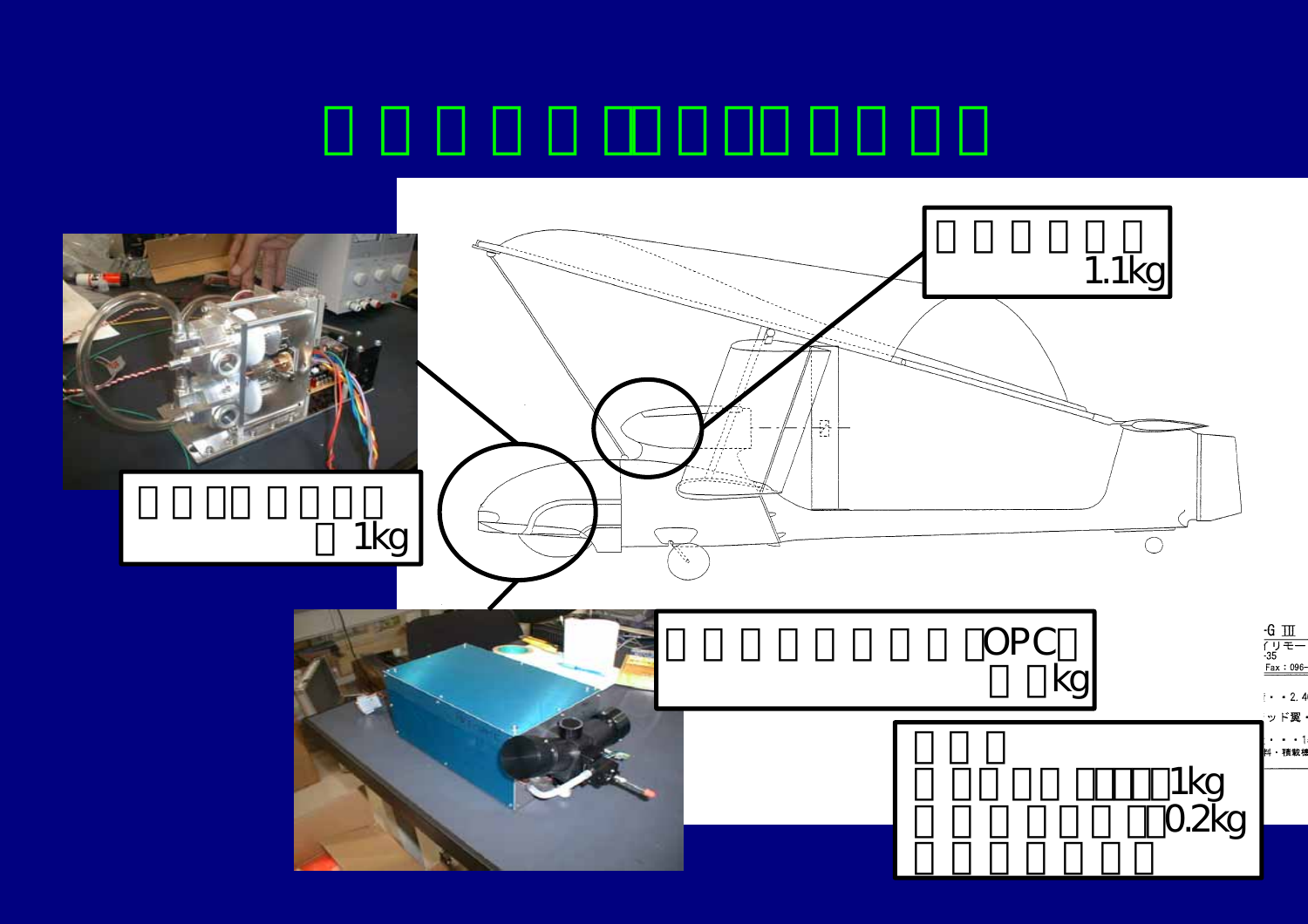

## $2003$  3 23 2<br> $2003$  3 3 2003 3  $3 \t 3 \t 23 \t 2 \t 2003 \t 3$ 2003<br>2003 11<br>2004 3 . 3 10 2

800m



2002年

30m 2400m 2004 3,4 10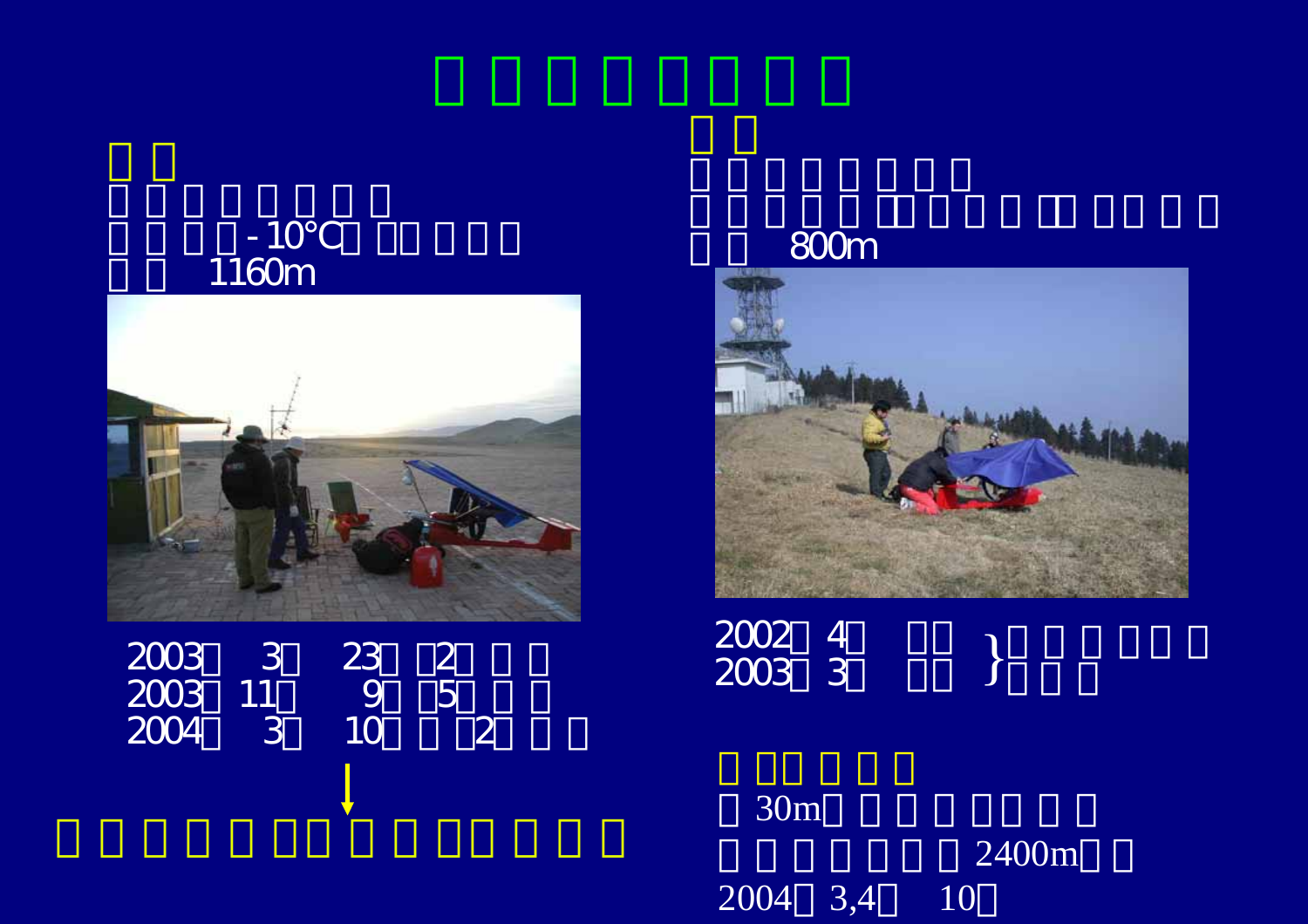